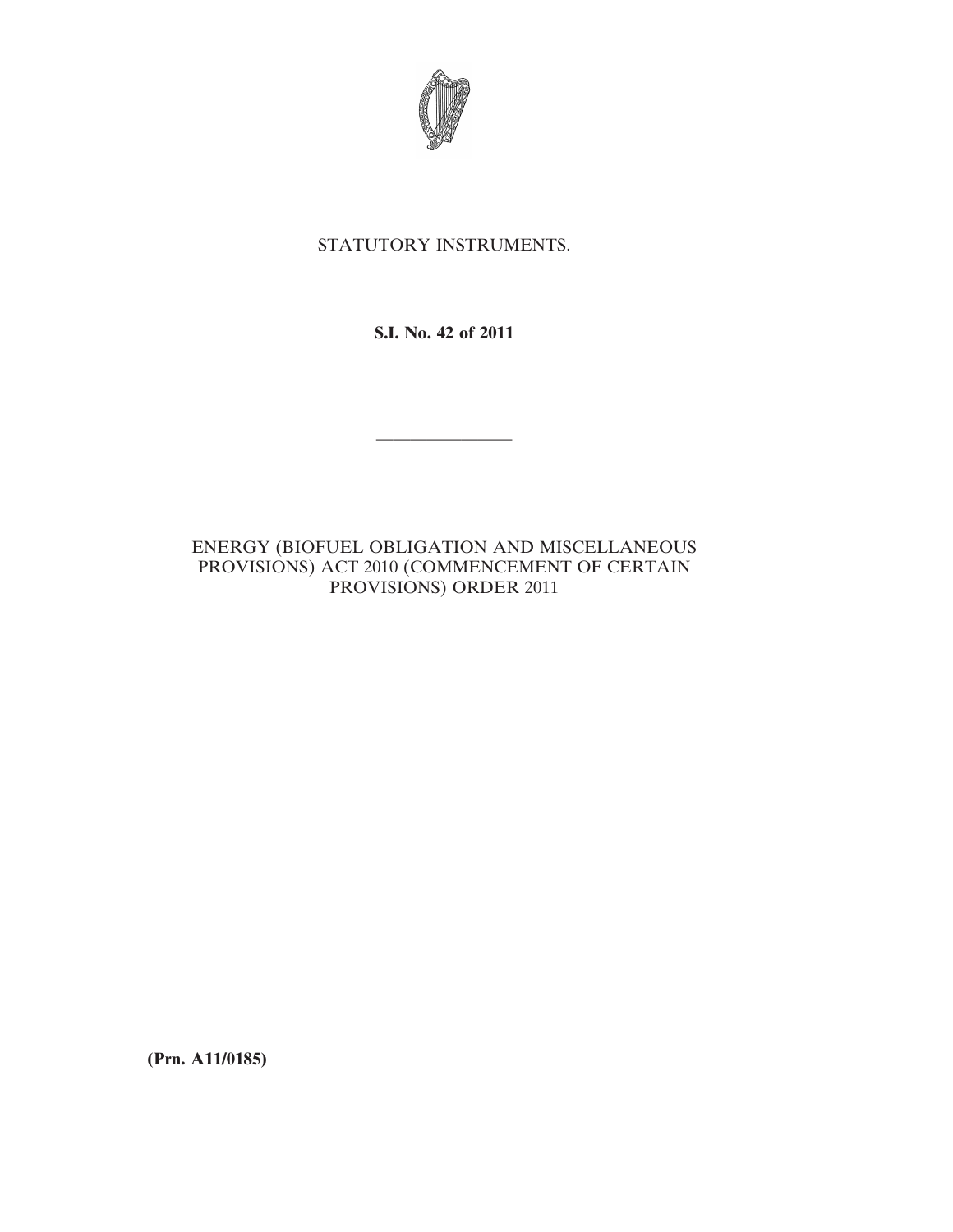### ENERGY (BIOFUEL OBLIGATION AND MISCELLANEOUS PROVISIONS) ACT 2010 (COMMENCEMENT OF CERTAIN PROVISIONS) ORDER 2011

I, PAT CAREY, Minister for Communications, Energy and Natural Resources, in exercise of the powers conferred on me by section 1 (2) of the Energy (Biofuel Obligation and Miscellaneous Provisions) Act 2010 (No. 11 of 2010) hereby order as follows:

1. This Order may be cited as the Energy (Biofuel Obligation and Miscellaneous Provisions) Act 2010 (Commencement of Certain Provisions) Order 2011.

2. The 1st day of February 2011 is appointed as the day on which the following provisions of the Energy (Biofuel Obligation and Miscellaneous Provisions) Act 2010 (No. 11 of 2010) come into operation:

- (*a*) section 22;
- (*b*) section 23;
- (*c*) paragraphs (*b*) to (*j*) of section 27.

L.S.

GIVEN under my Official Seal, 31 January 2011.

#### PAT CAREY,

Minister for Communications, Energy and Natural Resources.

*Notice of the making of this Statutory Instrument was published in "Iris Oifigiúil" of* 4*th February*, 2011.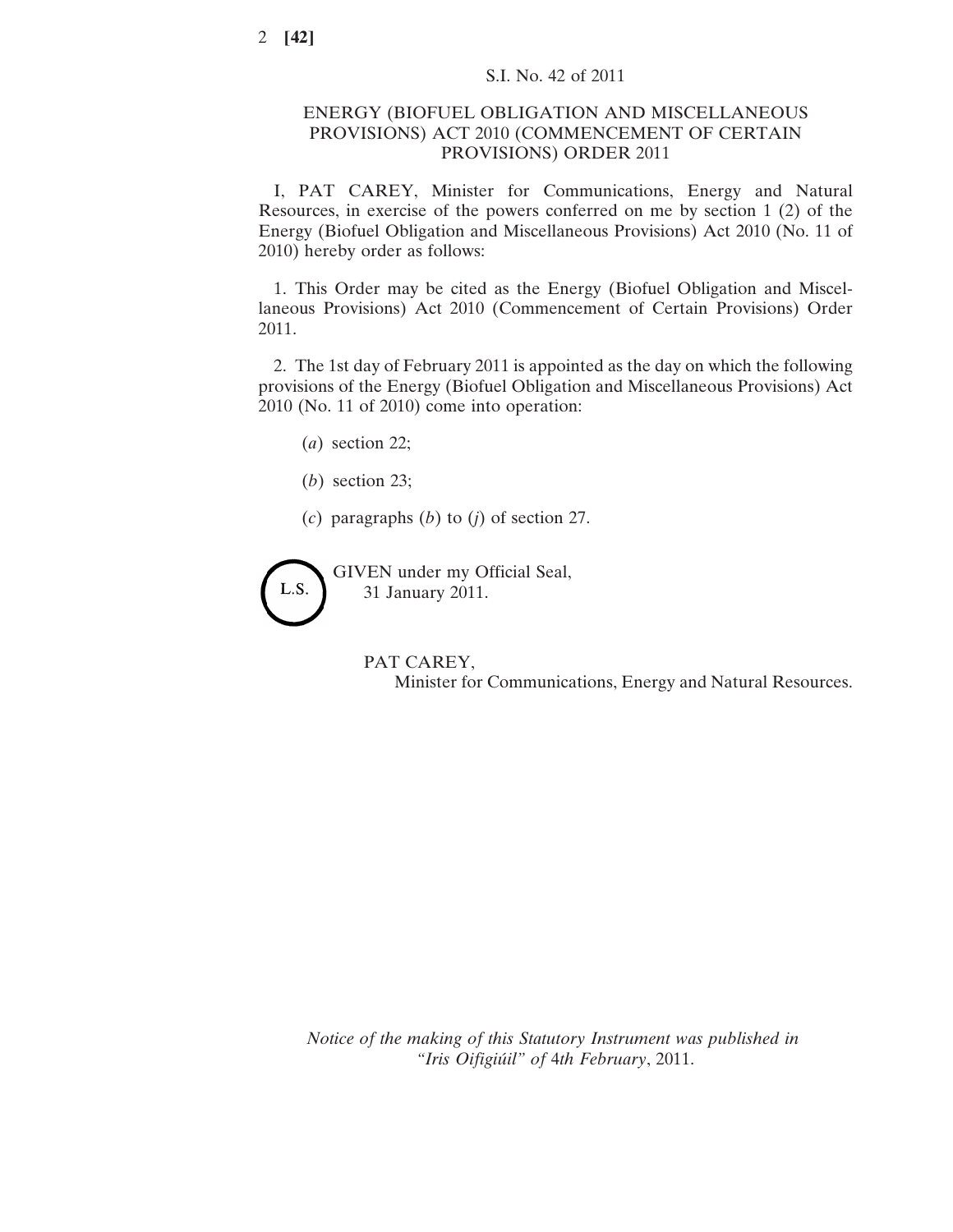**[42]** 3

### EXPLANATORY NOTE

*(This note is not part of the Instrument and does not purport to be a legal interpretation.)*

This Order brings into operation on the 1st February 2011, section 22, section 23 and subsections (*b*) to (*j*) of section 27 of the Energy (Biofuel Obligation and Miscellaneous Provisions) Act 2010 (No. 11 of 2010). This Commencement Order allows the statutory powers of Gas Safety Officers (GSO), appointed by the Commission for Energy Regulation, to be extended to the inspection and audit of Liquefied Petroleum Gas (LPG) fittings with respect to safety.